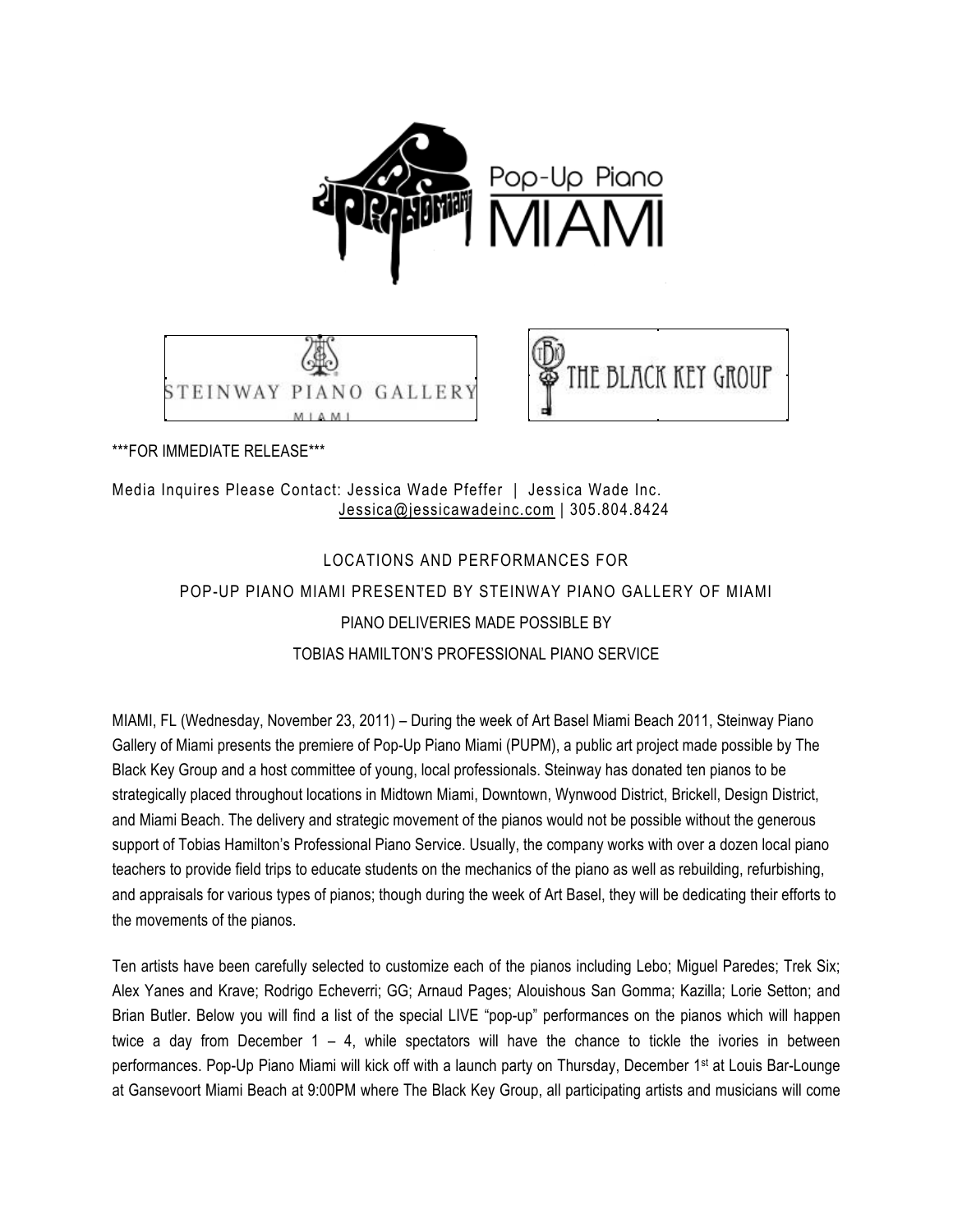together to celebrate with a live performance by Jacob Jeffries Band. After Art Basel week, the pianos will be donated to Miami-Dade Public schools with arts programs, local charities, organizations and/or music venues to be announced at the December 3<sup>rd</sup> Closing Party at Ideobox Artspace located at 2417 North Miami Avenue in Wynwood from 8:30PM – 11:30PM. There will be a special, LIVE performance by Afrobeta.

None of this would be possible without the support of the following sponsors: Steinway Piano Gallery of Miami; Jerry's Artarama; Tobias Hamilton's Professional Piano Service; Shooger; URep Authentic; Ideobox Artspace; Art in Public Places Board - Village of Key Biscayne; Louis Bar-Lounge; Jolt Radio; AlmostFamous.com; ZYR Vodka; 3Gen Wine; BELVEDERE RED; and Ocean Drive magazine.

Additionally, Steinway Piano Gallery of Miami will generously donate a percentage of pianos sales to the Pop-Up Piano Miami Foundation when buyers mention Pop-Up Piano Miami.

# PIANO LOCATIONS & ARTISTS

- Adrienne Arsht Center for the Performing Arts of Miami-Dade County (Downtown) Krave & Surface **Merchants**
- Bakehouse Art Complex (Wynwood) Brian Butler
- Gigi's Restaurant (Midtown Miami) Arnaud Pages
- Living Room presented by AlmostFamous.com (Design District) GG
- Louis Bar-Lounge (Miami Beach) Lebo
- Mary Brickell Village (Brickell) Alouishous San Gomma
- Miami Dade College Wolfson Campus (Downtown) Rodrigo Echeverri
- The Collective (Wynwood) Trek Six
- Village Green Park sponsored by Art in Public Places Board (Village of Key Biscayne) Kazilla & Lorie Setton
- Zadok Gallery Miguel Paredes

# PERFORMANCE DATE & TIMES

• Thursday, December 1 12:00PM – Big Brooklyn Red – PERFORMANCE CANCELED Location: Miami Dade College Wolfson Campus (300 NE 2nd Avenue, Miami, FL 33132) Piano artist: Rodrigo Echeverri

5:00PM - Suenalo Location: Zadok Gallery (2534 N. Miami Avenue, Miami, FL 33127) Piano artist: Miguel Paredes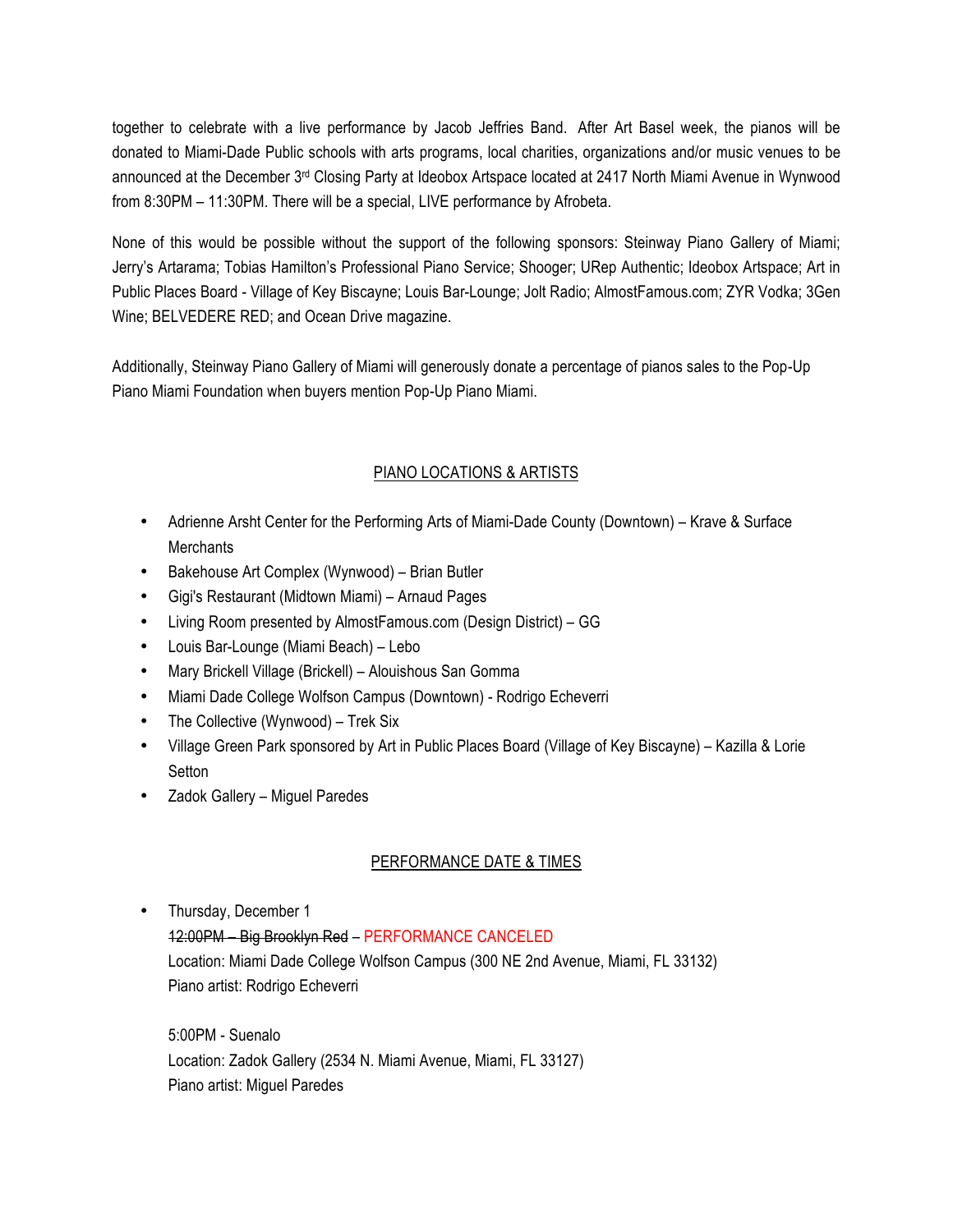\*LAUNCH PARTY (invite only / media please RSVP with media contact) 9:00PM - Jacob Jeffries Band (Doors open to the public at 11pm) Location: Louis Bar-Lounge at Gansevoort Miami Beach (2325 Collins Avenue, Miami Beach, FL

#### 33139)

Piano artist: Lebo

• Friday, December 2

1:00 PM – Performance by renowned "Rockjazz" pianist ELEW "Food Truck Fridays" at the Adrienne Arsht Center – 11:30 a.m. to 2:30 p.m. Free event: Gourmet food trucks, performances, art & giveaways – open to the public! Piano artist: Krave and Surface Merchants Location: 1300 Biscayne Blvd. Miami, FL 33132. Lot C at NE 2<sup>nd</sup> Ave. between 12<sup>th</sup> and 13<sup>th</sup> streets (South side of Ziff Ballet Opera House) www.arshtcenter.org

5:00PM- Brendan O'Hara Location: Gigi's (3470 North Miami Avenue, Miami, FL 33127) Piano artist: Arnaud Pages

8:00PM – Juke Location: The Collective at The Kohn Compound (215 NW 24 ST, Miami, FL 33127) Piano artist: Trek Six

• Saturday, December 3 12:00PM- Raffa and Rainer Location: Living Room presented by AlmostFamous.com (North Miami Avenue and 40<sup>th</sup> street in Design

### District)

Piano artist: GG

5:00PM- Elastic Bond Location: Bakehouse Art Complex (561 NW 32nd Street, Miami, FL 33127) Artist: Brian Butler

\*CLOSING PARTY (open to the public) 10:00PM- Afrobeta Location: Ideobox Artspace (2417 North Miami Avenue, Miami, FL 33127) Piano artist: Rodrigo Echerverri

• Sunday, December 4 12:00PM - Duran Blu and Big Brooklyn Red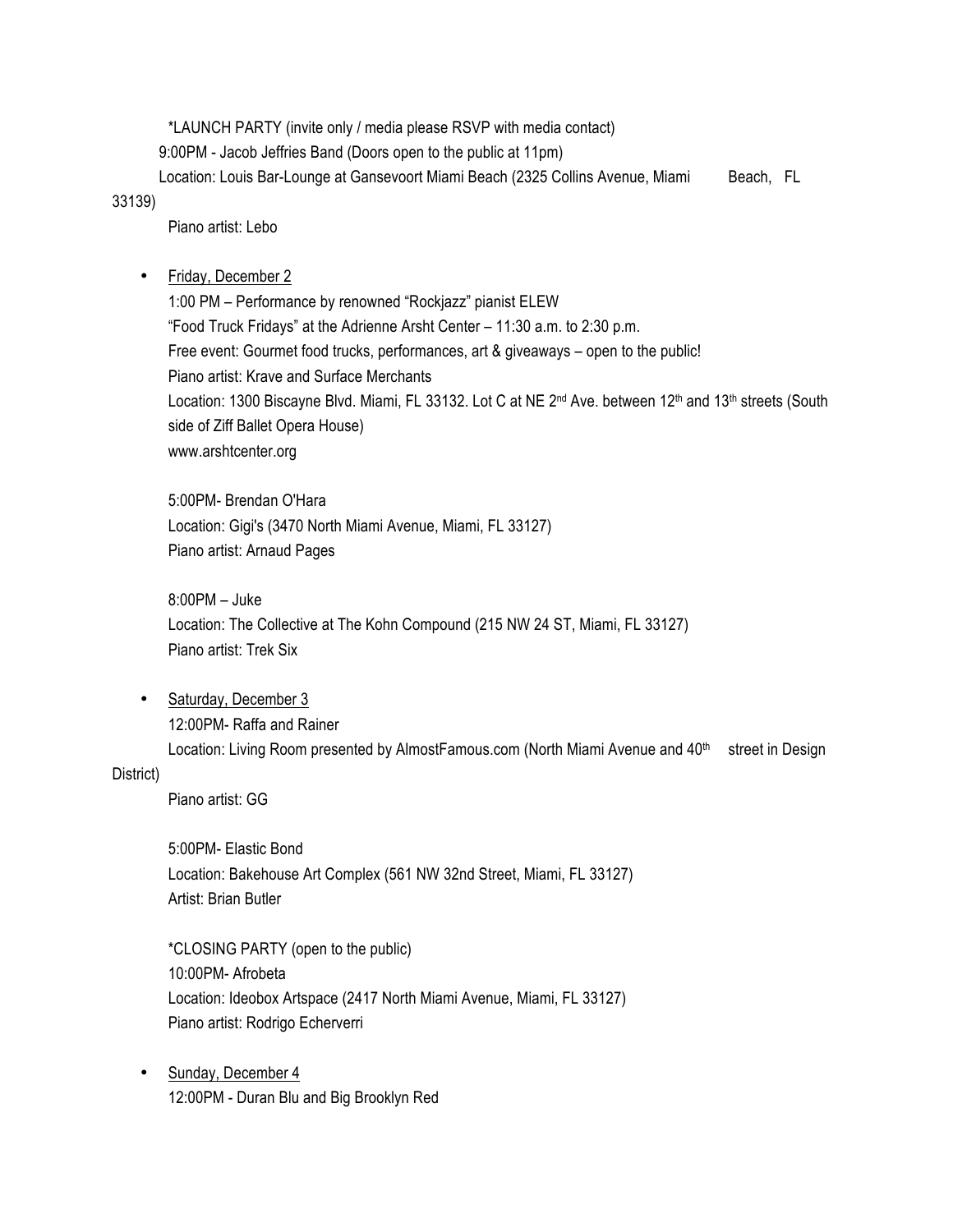Location: Village Green Park sponsored by Art in Public Places Board, Village of Key Biscayne Piano artist: Lorie Setton & Kazilla

For more information about additional locations and performances, visit www.PopUpPianoMia.com or follow us on Twitter and Facebook.

# # #

## Pop-Up Piano Miami Events

PUPM will host a launch event and closing party. The launch event is open to the public after 11:00PM. The closing party is open-to-the-public. The launch event will be hosted at The Opium Group's Louis Bar-Lounge at Gansevoort South in Miami Beach on Thursday, December 1<sup>st</sup>. Jacob Jeffries Band will play along with a surprise guest performance. The closing party will be held at the acclaimed Ideobox Artspace in the Wynwood District on Saturday, December 3rd where piano donations will be announced including a special LIVE performance. Lastly, Ideobox Artspace will also be hosting an Art Basel recovery party the following Saturday, December 10<sup>th</sup> during Wynwood's Second Saturday Art Walk where all ten pianos will be on display.

## About Steinway Piano Gallery of Miami

Timothy Feager, General Manager of Steinway Piano Gallery of Miami, stated "Steinway & Sons is very excited about getting behind Pop-Up Piano. We need to bring more awareness to the arts, and this is a great and fun way to accomplish this task." In its 158<sup>th</sup> year, Steinway & Sons was founded in 1853 by German immigrant Henry Engelhard Steinway in a Manhattan loft on Varick Street. Over the next thirty years, Henry and his sons, C. F. Theodore, Charles, Henry Jr., William, and Albert, developed the modern piano. They built their pianos one at a time, applying skills that were handed down from master to apprentice, generation after generation. Steinway is dedicated to the ideal of making the finest pianos in the world. The result is instruments renowned for their unsurpassed quality. Pianos with such superior sound and responsive touch they enchant the most demanding pianists to date.

### About The Black Key Group

Whitney Lykins and Isabella Acker, Co-Founders of The Black Key Group, an artist marketing management company that strives to discover, promote, and revive the local music scene in South Florida. For more information, visit www.theblackkeygroup.com .

### About The Host Committee

The Black Key Group (Whitney Lykins and Isabella Acker) created a special host committee of young, savvy professionals throughout South Florida to assist in creating, executing, and facilitating Pop-Up Piano Miami. From curating artists to securing locations for the pianos, the following list of people volunteered on the committee: Yuval Ofir (yo-miami.com); Gaudi Castro (HEARD.); Meris Thomas (Freelancer – Event Production); Arnaud Pages (The Black Key Group - Graphic Designer, Videographer, and Artist); Daniel Rivero (WLRN); Andy Bilbao (Made You Look); Myk Likhov (Authentic.ly); David Yaffe (No Vacancy Films); and Jessica Wade Pfeffer (Jessica Wade Inc.).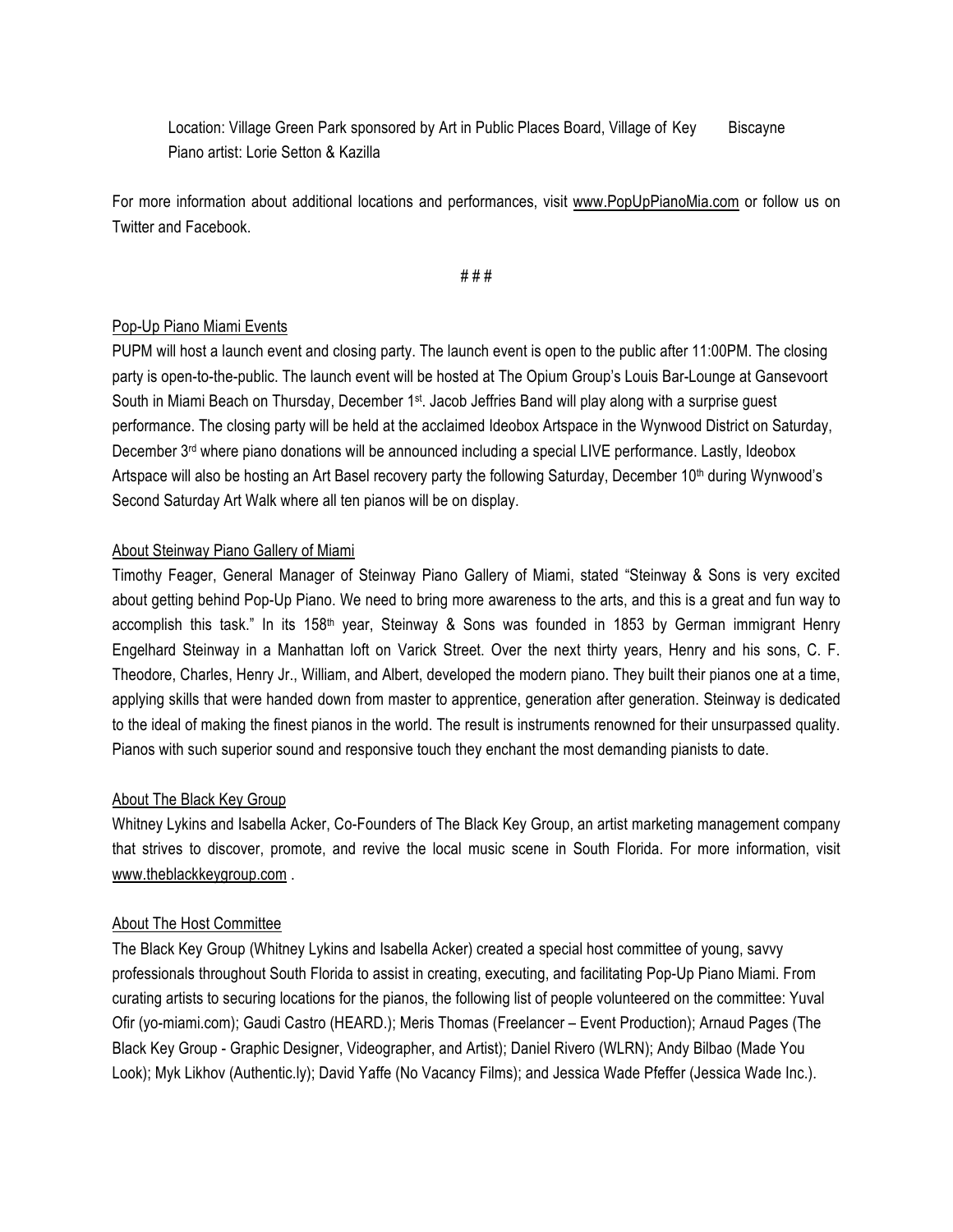## About Tobias Hamilton's Professional Piano Service

The Hamilton Piano Company works with over a dozen local piano teachers to provide field trips to educate students on the mechanics of the Piano. We have also donated our services to fundraising for local schools for Autism. Our love of Music, community, and children makes us honored to donate our services to this amazing project. For more information, visit www.hamiltonpianoco.com.

## About Ideobox Artspace

Opened in 2008 by founder/partner, Tanya Brillembourg Capriles and director/partner, Herman Leyba in Miami's Wynwood Arts District, Ideobox Artspace is an experimental space where artists, collectors and art lovers interact to live and consume contemporary art. From its inception the space has held innovative exhibitions and represents a diverse range of artists from around the world. Ideobox is a postmodern concept where art can be created, appreciated and enjoyed. The intent of the space is to bring the most cutting edge work to the forefront transforming the consciousness of the art community. Guests are welcome to lounge in the space and become a part of the dynamic environment. With two exhibition areas under one roof, the space represents artists in solo and group shows. In addition, Ideobox contributes to the art community by actively participating in philanthropic endeavors in affiliation with organizations such as, SaludArte Foundation, founded by Tanya Capriles Brillembourg, who also acts as an Honoree Advisor for the art space. For more information, visit www.ideobox.com.

## About Louis Bar-Lounge and The Opium Group

The Opium Group is one of the country's most successful hospitality conglomerates, operating Miami's top night clubs Mansion, SET, Louis Bar-Lounge at Gansevoort South, Cameo Theatre, and Mokai as well as Opium at The Seminole Hard Rock Hotel & Casino in Hollywood, FL. A driving force behind South Beach's ongoing cultural renaissance, The Opium Group has been heralded by Harpers's Bazaar, Travel & Leisure, People, Time, The Miami Herald, and numerous other publications for drawing A-list celebrities and the international jet-set to Miami Beach.

# About Sing for Hope

Sing for Hope is a non-profit organization that mobilizes professional artists in volunteer service programs that benefit schools, hospitals, and communities. Each Sing for Hope program is defined by the needs of the community, the service of professional artists, and our belief in the transformative power of the arts. To learn more, please visit www.singforhope.org.

# About the Village of Key Biscayne Art in Public Places Board

The Art in Public Places Board is an advisory committee to the Mayor and Council of the Village of Key Biscayne. Members serve as volunteers and are appointed by the Village Council. The APP Board oversees the implementation of the Art in Public Places Ordinance, including commissioning of permanent installations of site specific artworks. The Board also sponsors educational activities and special cultural programs for residents and visitors. For more information on Key Biscayne's Art in Public Places Program, including a self-guided tour of the island's public art, visit www.artinkeybiscayne.org. This project is presented in collaboration with the Key Biscayne Community Center.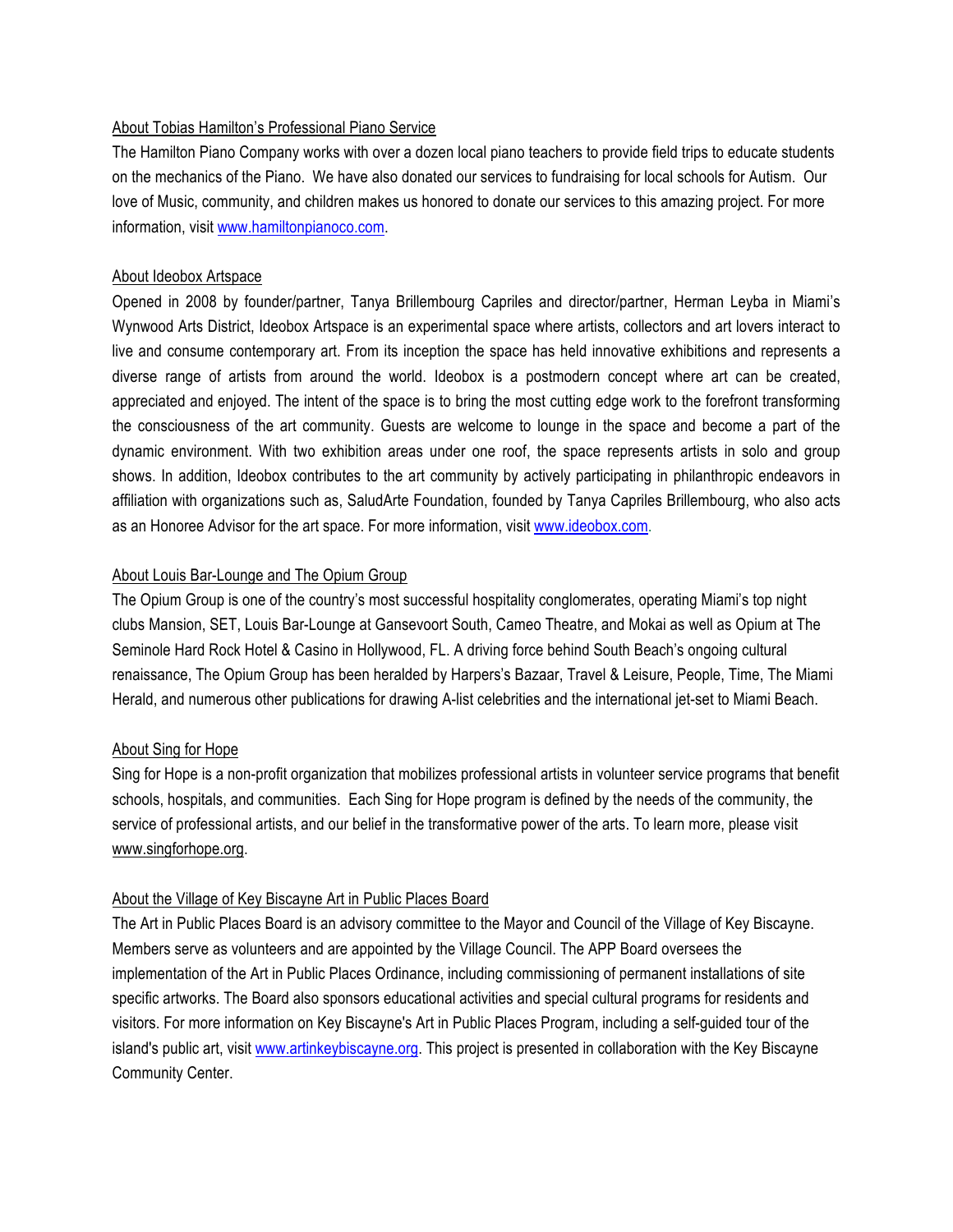## About the Adrienne Arsht Center for Performing Arts of Miami-Dade County

The Adrienne Arsht Center for the Performing Arts of Miami-Dade County is one of the world's leading performing arts organizations and venues. Made possible by Miami-Dade County's largest ever public/private-sector partnership, the Center is home to the Florida Grand Opera, Miami City Ballet and New World Symphony, America's Orchestral Academy. In addition, numerous South Florida arts organizations perform in its theaters regularly. Since opening in 2006, the Center has emerged as a leader in offering and presenting innovative programming that mirrors South Florida's diversity, as a catalyst for development in Miami, and as a host of impactful community outreach and education programs.

Designed by world-renowned architect Cesar Pelli of Pelli Clarke Pelli Architects, the venue is comprised of the 2,400-seat Sanford and Dolores Ziff Ballet Opera House, the 2,200-seat John S. and James L. Knight Concert Hall, the black box Carnival Studio Theater, a restored Carnival Tower, the Peacock Foundation, Inc. Studio, the Peacock Foundation, Inc. Education Center and the outdoor Parker and Vann Thomson Plaza for the Arts. The Carnival Tower, an architectural icon and one of Miami's oldest Art Deco buildings, houses the street-level BOMBAY SAPPHIRE® Lounge. Events impresario and restaurateur Barton G. Weiss brought his signature style to the Center in 2009 with PRELUDE BY BARTON G, a full-service upscale restaurant. Visit www.arshtcenter.org for more information.

## About Shooger

Shooger is a rapidly growing network of real people who share local finds that help save people time, money and give them the latest inside scoop. We work on behalf of our community by negotiating deals and special access to these local hot spots so our users can buy them instantly on their phones and online. Shooger offers merchants a powerful platform to communicate with our users to build better engagement and loyalty. Shooger is headquartered in Miami, Fla. For more information, visit www.shooger.com.

### About AlmostFamous.com

Almost Famous (almostfamous.com) is a talent search and discovery site created to enable emerging talent to showcase and connect with a community of fans, industry professionals and venues. We help musicians, models, artists, entertainers and athletes promote their talents. On their AlmostFamous page they can post media, sell their products and get booked for gigs.

# About URep Authentic

URep Authentic (www.urepauthentic.com) is a hyper-local t-shirt design competition site that turns hometown pride into one-of-a-kind threads using original designs by local talent. The URep community votes on their favorite tees and the winning designer is awarded monetary prizes and exposure through URep's marketing efforts. A percentage of every shirt sold is given back to the artist and to a charity of their choice. URep is proud to be the official provider for Pop-Up Piano Miami's merchandise during the week of Art Basel Miami Beach. T-shirts designed by the Pop-Up Piano Miami artists will be displayed alongside their pianos throughout Art Basel weekend. Shirts will be sold online at URepAuthentic.com as well as at the outdoor Living Room space on North Miami Ave and 41<sup>st</sup> street.